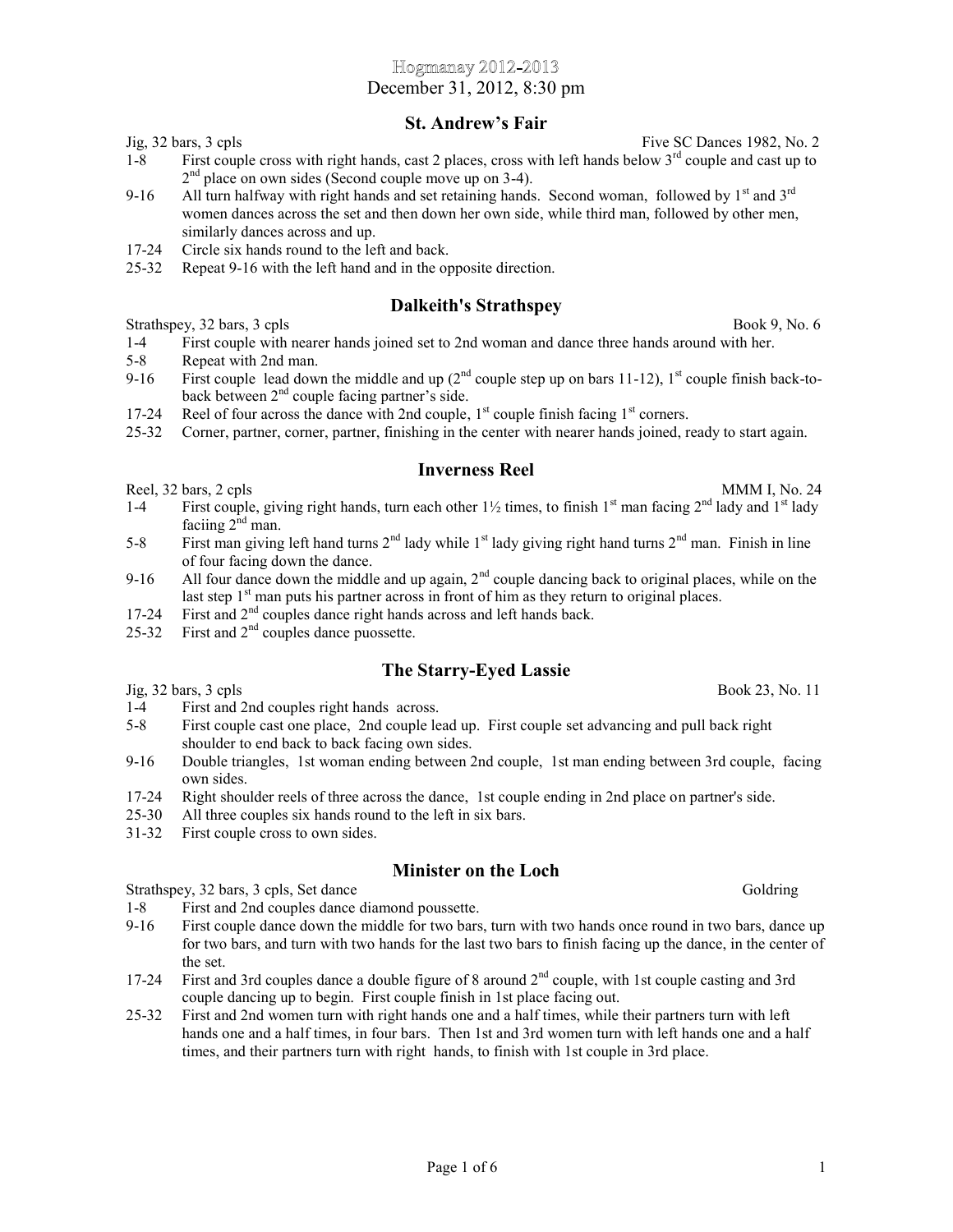December 31, 2012, 8:30 pm

## **Valley Over The Hill**

Reel, 32 bars, 3 cpls D. Blim, DelVal 40<sup>th</sup> Anniversary

- 1-4 First couple set and cast off one place. Second couple step up on bars 3 and 4.
- 5-8 First couple dance half figures of eight (man down around the 3<sup>rd</sup> couple, woman up around the 2<sup>nd</sup> couple) to end in second place on opposite sides.
- 9-12 First couple dance  $\frac{1}{2}$  diagonal rights and lefts on the 1<sup>st</sup> corner diagonal.
- 13-16 All three couples dance set and link for three.
- 17-20 First couple dance  $\frac{1}{2}$  diagonal rights and lefts with  $2^{nd}$  corners. Begins all three couples facing up and down the dance and is danced with dancers who cast in first set and link.
- 21-24 All three couples dance set and link for three, ending in progressed places.
- 25-32 Circle 6 hands around to the left and back.

## **Dillsburg Jig**

Jig, 32 bars, 3 cpls Tang Performance Dancing

- 1-8 First couple dance in and cast to  $2<sup>nd</sup>$  place,  $2<sup>nd</sup>$  couple step up on bars 3and 4. First couple dance down between the  $3<sup>rd</sup>$  couple and cast up to  $2<sup>nd</sup>$  place on own sides.
- 9-16 Second,  $1<sup>st</sup>$  and  $3<sup>rd</sup>$  couples dance right shoulder around partner back to place and chase clockwise  $\frac{1}{2}$ way.
- 17-24 Third,  $1<sup>st</sup>$  and  $2<sup>nd</sup>$  couples circle six hands round and back.
- 25-32 Third, 1<sup>st</sup> and 2<sup>nd</sup> couples dance left shoulders round partner back to place and chase counter-clockwise  $\frac{1}{2}$  way.

## **Lady Peak's Strathspey**

Strathspey, 32 bars, 3 cpls Drewry, Greenburn Book 2

- 1-8 First and  $2<sup>nd</sup>$  couples set,  $2<sup>nd</sup>$  couple cast up while 1<sup>st</sup> couple dance down, 1<sup>st</sup> couple cast down around the  $3<sup>rd</sup>$  couple and lead up to  $2<sup>nd</sup>$  place facing up.
- 9-16 First couple with promanade hold dance  $\frac{1}{2}$  reel of three on the diagonal with  $2^{nd}$  corners (giving right shoulder to  $2<sup>nd</sup>$  lady) and as they finish the reel  $1<sup>st</sup>$  couple pivot inward to face out ladies' side and dance  $\frac{1}{2}$  reel of three on the diagonal with 1<sup>st</sup> corners (giving right shoulder to 3<sup>rd</sup> lady).
- 17-24 As they finish the reel with  $1<sup>st</sup>$  corners, first couple pivot inwards and dance  $\frac{1}{2}$  reel of three on the diagonal with next corner (right shoulder to person in 3<sup>rd</sup> man's place), and as they finish the reel pivot inwards and dance a  $\frac{1}{2}$  reel on the diagonal with 4<sup>th</sup> corner (giving right shoulder to person in  $2^{nd}$ man's place). First couple finish in center of the dance facing down.
- 25-32 Second and  $3<sup>rd</sup>$  couples set and cross with right hands twice while  $1<sup>st</sup>$  couple leads down between the  $3<sup>rd</sup>$  couple, crosses and casts up to  $2<sup>nd</sup>$  place, leads up between the  $2<sup>nd</sup>$  couple, crosses and casts into  $2<sup>nd</sup>$ place on own side.

# **The Duke of Perth**

- Reel, 32 bars, 3 cpls Book 1, No. 8
- 1-8 First couple turn with right hands, cast, turn with left hands to face first corners.
- 9-16 Corner, partner, corner, partner.
- 17-24 First couple set to and turn corners.
- 25-32 Six bar reels of three on the sides, giving left shoulder to first corner, 1st couple crossing with right hands to finish.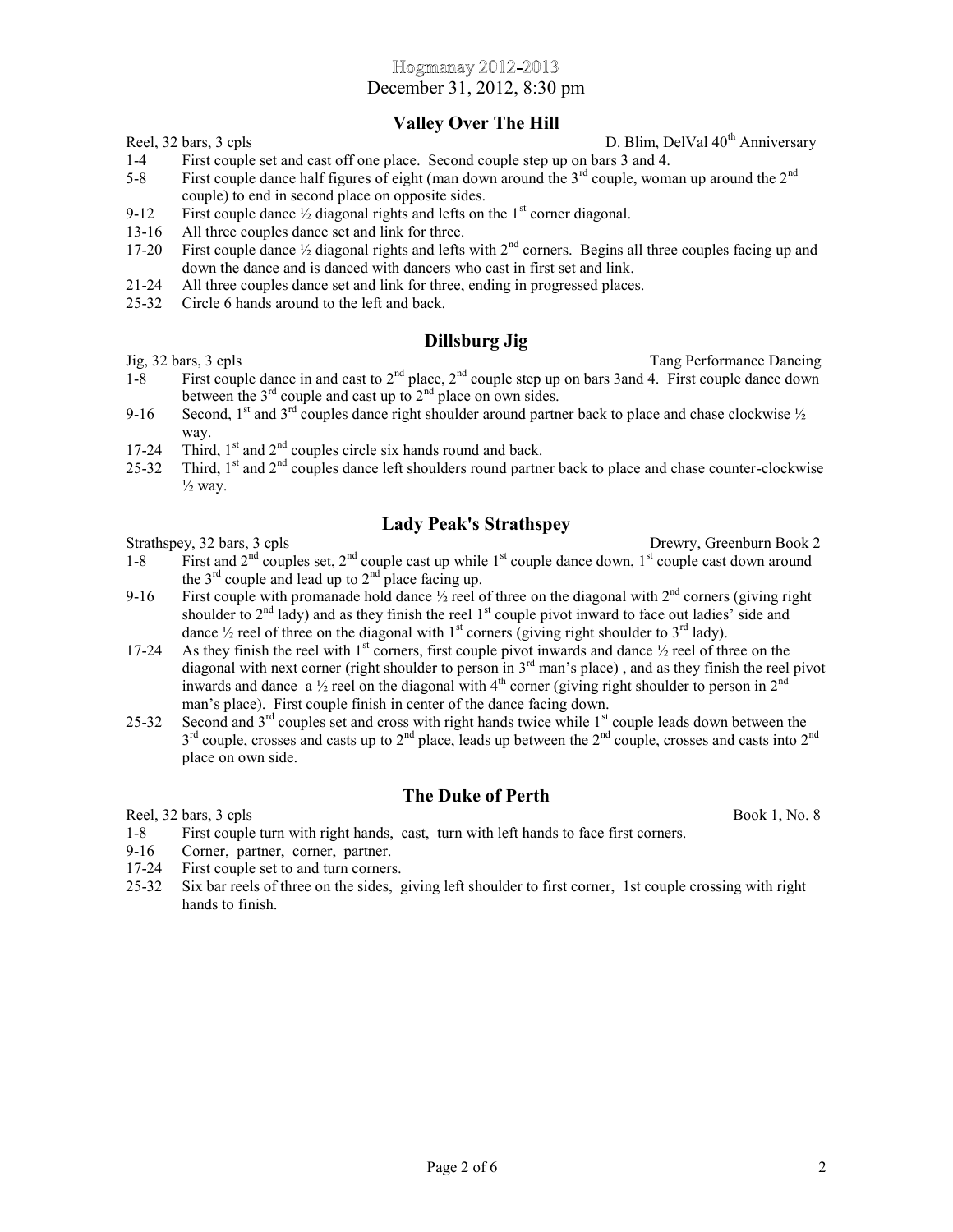December 31, 2012, 8:30 pm

### **Miss Hadden's Reel**

 $Jig, 32 \text{ bars}, 3 \text{ cpls}$  Book 23, No. 5

1-8 Six hands round and back.

- 13-16 All three couples turn with right hand into
- 17-24 Allemande, ending in the order 312.
- 25-28 All three couples advance and retire.
- 29-32 Third couple cast off into own place, 1st and 2nd couples dance up and cast off to end 213.

#### **Scottish Ramble**

Strathspey, 32 bars, 3 cpls Book 5, No.7

- 1-8 First couple cast off two places on own sides, meet below 3rd couple, lead up the middle, cross and cast off to 2nd place on opposite sides. Second couple step up on bars 7-8.
- 9-12 First and 3rd couples dance once round to the left.
- 13-16 First and 2nd couples dance rights and lefts, one bar per hand, finishing facing 1st corners.
- 17-24 First couple set to and turn corners.
- 25-32 Six bar reels of three on the sides, 1st couple passing left shoulders with 1st corners to start, crossing to own side at the end.

#### **Swiss Lassie**

Reel,  $32 \text{ bar}$ ,  $3 \text{ cpls}$  Book  $39$ , No. 1

- 1-4 1st couple dance in slightly and cast off two places.  $2<sup>nd</sup>$  and  $3<sup>rd</sup>$  couples step up on bars 3-4.
- 5- 8 2nd and 1st couples turn partners with the right hand 1 ¼ times to form a line down the middle of the set with the men facing down.
- 9-16 2nd and 1st couples dance a reel of four in the middle of the set.  $2<sup>nd</sup>$  man finishes facing the women's side while 1<sup>st</sup> woman finishes facing the men's side.
- 17-20 2nd man, followed by 2nd woman, dances down behind 3rd woman, they dance into third place on own sides. Meanwhile 1st woman, followed by 1st man, dances up behind 3rd man to finish in original places.
- 21-24 1st, 3rd and 2nd couples advance and retire.
- 25-28 3rd and 2nd couples turn partners with the right hand half way round and retain hands; 3rd and 2nd couples dance right hands across halfway round to finish in the side lines.
- 29-32 1st and 2nd couples turn partners with the right hand halfway round and retain hands; 1st and 2nd couples dance right hands across halfway round to finish in the side lines.

## **Old Nick's Lumber Room**

 $Jig, 32 \text{ bars}, 3 \text{ cpls}$  Book 26, No. 6

- 1-4 First couple turn with right hands and cast off one place.
- 5-8 First couple lead down, cross over below 3rd couple and cast up to finish in 2nd place on partner's side.
- 9-10 All three couples set on the sides.
- 11-16 Reels of three across the dance, man with 3rd couple, woman with 2nd couple.
- 17-22 6 bar reels of three on partner's side, passing right shoulders with second corners to begin.
- 23-24 First couple cross with right hands and face up, with inner hands joined.
- 25-28 Circle four hands around to the left with 2nd couple, change hands to face down.
- 29-32 Circle four hands around to the right with 3rd couple.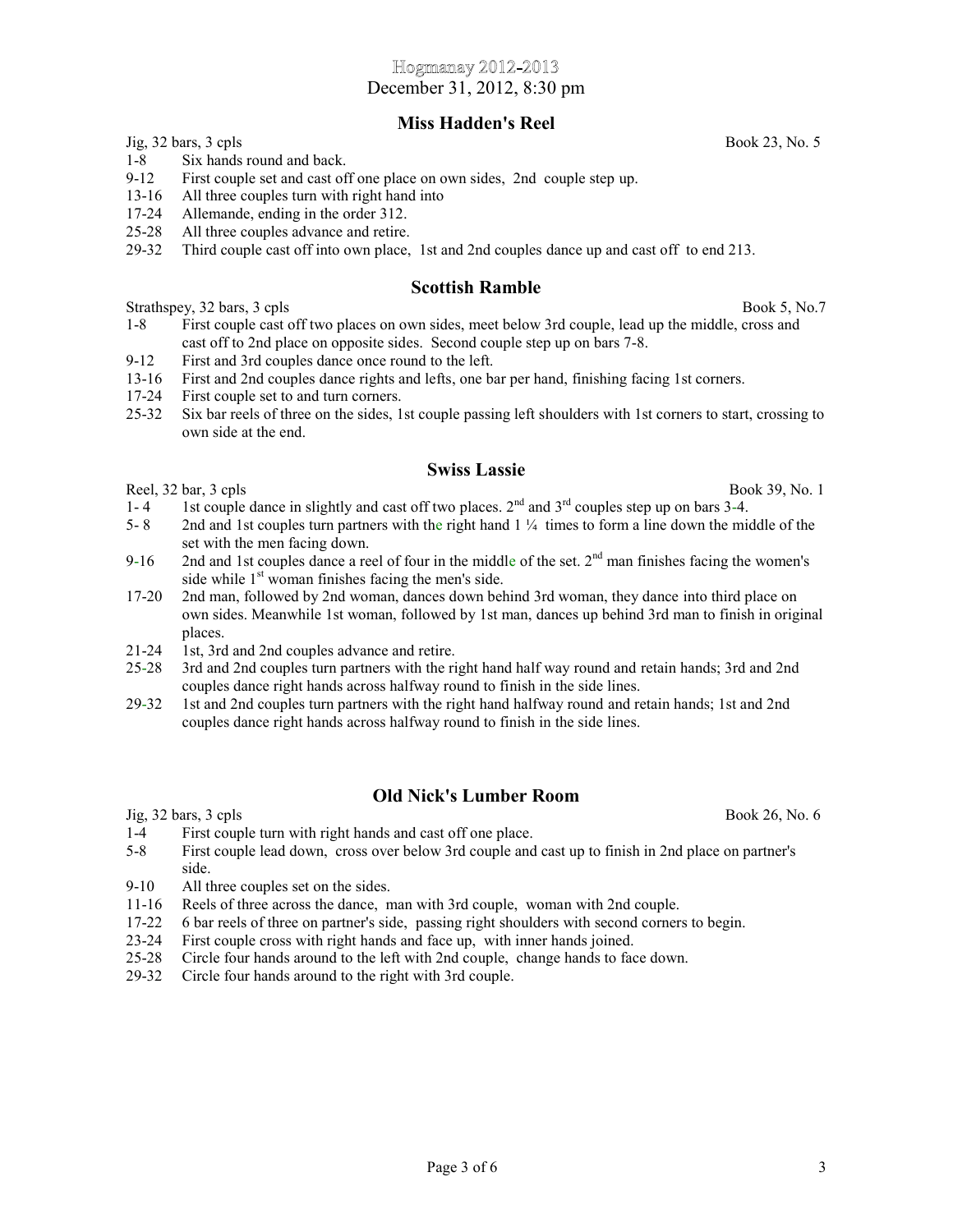December 31, 2012, 8:30 pm

#### **Rakes of Glasgow**

Strathspey, 32 bars, 3 cpls Book 11, No. 11

- 1-8 First and  $2<sup>nd</sup>$  couples dance rights and lefts.
- 9-16 First couple lead down the middle and up.
- 17-24 First and  $2<sup>nd</sup>$  couple allemande.
- 25-32 First,  $2<sup>nd</sup>$  and  $3<sup>rd</sup>$  couples dance six hands round and back.

#### **Sleepwalking**

Reel, 32 bars, 3 cpls Giacoletti

- 1-8 First couple cross with right hands and cast off one place as the 2nd couple step up. First couple turn with left hands once round in two bars and cast off one place as the 3rd couple step up.
- 9-16 Mirror reels of three on the sides of the dance: 1st couple begin dancing in and up, 3rd couple begin dancing down and out, 2nd couple begin dancing in and down.
- 17-24 First couple lead up to the top in two bars (as the 3rd couple dance down behind them on bars 17-18 continuing the motion of the reel) and cast off one place. First couple dance a half figure of eight down between the 3rd couple, ending in 2nd place on own sides.
- 25-32 First couple turn 1st corner with right hands, pass each other right shoulders, turn 2nd corner with right hands, and pass each other right shoulders to end in progressed places. (Corners turn for four bars.)

# *TEA*

#### **The Last of the Lairds**

Reel,  $32 \text{ bars}, 3 \text{ cps}$  Book  $22, \text{No. } 5$ 

- 1-16 Crossover mirror-wise reels of three, with each dancer following the path of 1st man or 1st woman when they reach the top (i.e., cross over to middle position).
- 17-24 First couple set and cross with right hands, cast off one place  $(2<sup>nd</sup>$  couple stepping up), cross below  $3<sup>rd</sup>$ couple, and cast up into  $2<sup>nd</sup>$  place.
- 25-28 First couple lead up between  $2^{nd}$  couple and cast off into  $2^{nd}$  place.
- 29-32 All turn partner with right hands.

#### **Fair Ronny's Reel**

Reel, 32 bars, 3 cpls Dunsmuir Dances

- 1-8 First couple lead down the middle and up. Finish at top in the center of the dance  $2<sup>nd</sup>$  couple step in on bar 8.
- 9-16 First and  $2<sup>nd</sup>$  couples dance poussette. On bars 15-16 first couple turn an extra  $\frac{1}{4}$  clockwise to finish in the center of the dance, man facing up woman facing down.
- 17-24 Dance reels of three across the dance,  $1^{st}$  man with  $2^{nd}$  couple and  $1^{st}$  woman with  $3^{rd}$  couple. First couple begin the reel by giving right shoulder to  $2<sup>nd</sup>$  corner. First couple finish reel by crossing giving right hand to face 1<sup>st</sup> corners.
- 25-32 Dance corner, partner, corner, partner by giving left hand to 1<sup>st</sup> corner, right hand to partner, left hand to 2<sup>nd</sup> corner and right hand to partner to finsih on own side in 2<sup>nd</sup> place. (Note: First time through 1<sup>st</sup> couple should retain right hands ready to lead down the middle and up.)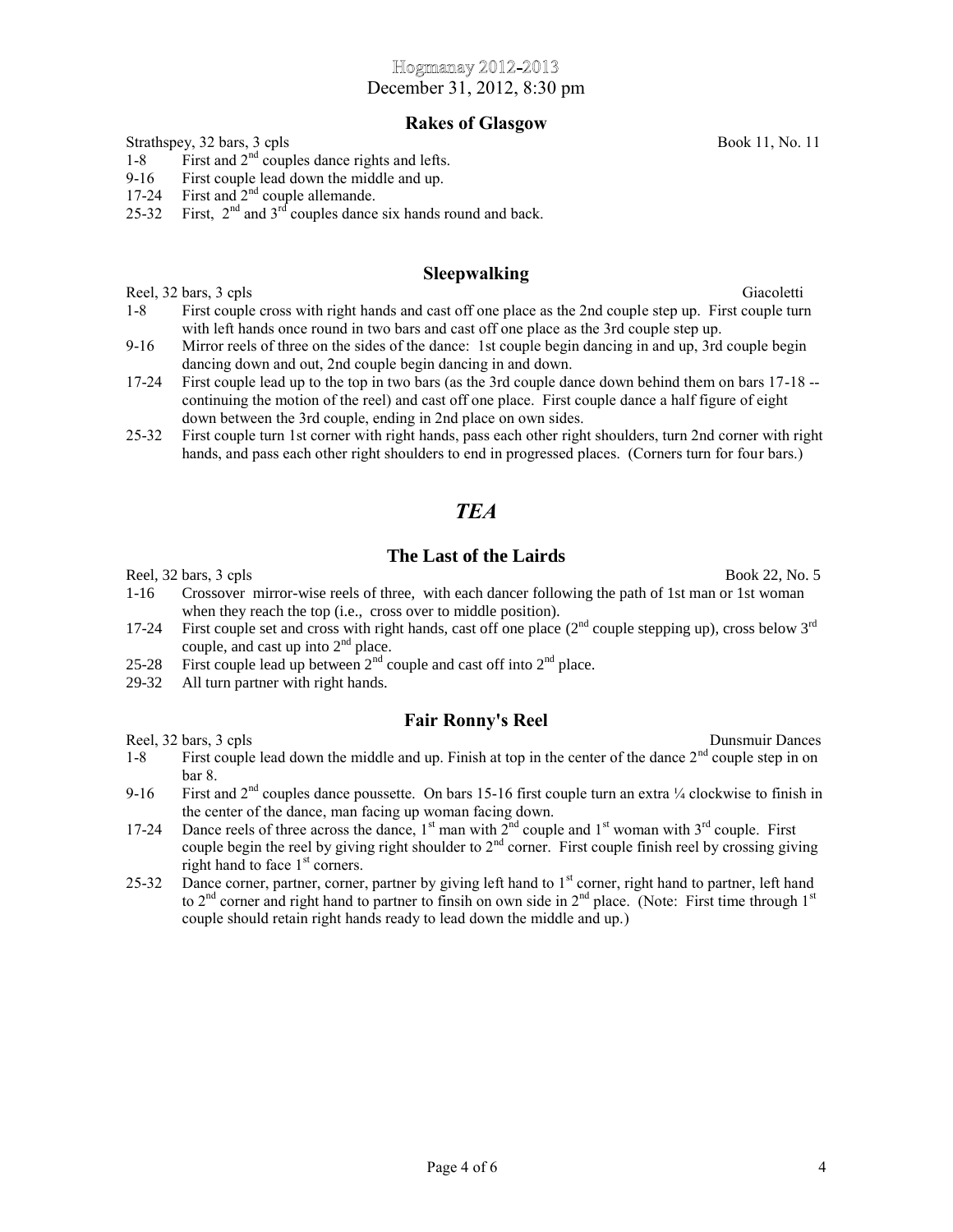December 31, 2012, 8:30 pm

## **Gypsy Weaver**

Strathspey, 32 bars, 3 cpls Peet

- 1-8 1st couple and 3rd couples dance around partner 3/4 without hands to finish in a line of 4 in the center (men facing up and women facing down), dance half reel of 4, dance around partner 3/4 without hands to end 3rd couple in 1st place and 1st couple in 3rd place.
- 9-12 2nd and 1st couples set and link
- 13-16 3rd and 1st couples set and link
- 17-19 Parallel half reels of 3 on the sides, 1st couple gave right shoulder to 3rd couple to begin.
- 20-22 1st woman followed by 1st man cast up and dance across set.
- 23-24 1st couple turn 3/4 giving left hand to face 1st corner.
- 25-32 Corner pass and turn.

## **The Isle**

- 1-8 First, 2nd and 3rd couples dance reel of three on own side of dance, beginning with 1st couple passing right shoulders with 2nd couple.
- 9-16 First couple cast off around 2nd couple, lead down through 3rd couple, and cast up around them to face first corners. Second couple step up on bars 11 and 12.
- 17-24 First couple set once to first corner, set once to second corner, then, pulling right shoulder back to face partner, 1st couple turn each other 1-1/2 times with right hands to finish on own side in 2nd place.
- 25-32 First and 2nd couples dance rights and lefts.

## **The Silver Square**

Reel , 32 bars, 5 cpls, Square Set Dances From the Seven Year Itch

*The 5th couple starts in the center facing the first couple.*

- 1-8 Parallel reels of three up and down the dance. 5<sup>th</sup> couple and 1<sup>st</sup> couple pass right shoulders to begin. Fifth couple finishes in the center facing 4th couple, 5th woman behind 5th man. Second and 4th couples must face down at the end of bar 8.
- 9-16 Shadow reel of three across the dance. With 4th woman, 5th man and 2nd man leading their partners and each couple dancing as a unit, 4th couple and 5th couple pass left shoulders to begin the reel. Fifth couple ends in original places, facing 1st couple.
- 17-20 First and 5th couples dance rights and lefts halfway. First couple has now progressed to the center of the dance.
- 21-24 Fifth and 1st couples dance four hands once round to the left.
- 25-32 On the outside, dance eight hands round halfway to the left, all set, pull back right shoulder, and chase one place clockwise. MEANWHILE, in the center, 1st couple turn with right (kilt or elbow grip suggested) then with left. (Turn, burl, swing, etc also works). End facing new 1st couple.

*Dance finishes with 2345 on the outside, with 1st couple in the center. Repeat 4 times to original positions.*

## **Donald Bane**

Strathspey, 32 bars, 3 cpls Book 17, No. 12

- 1-8 First couple dance mirror reels on own side of dance, 1st couple dance in and down,  $2<sup>nd</sup>$  couple out  $\&$ up to start.
- 9-12 First and 2nd couples right hands across for three bars. On bar 4, 1st couple casts one place WHILE 2nd couple leads up.
- 13-16 First and 3rd couples left hands across.
- 17-24 Second, 1st, and 3rd couples dance six hands round to the left and back, 1st couple ends facing first corners.
- 25-32 Set to corners and partner, ending in 2nd place.

Jig, 32 bars, 3 cpls Graded Book, No. 15